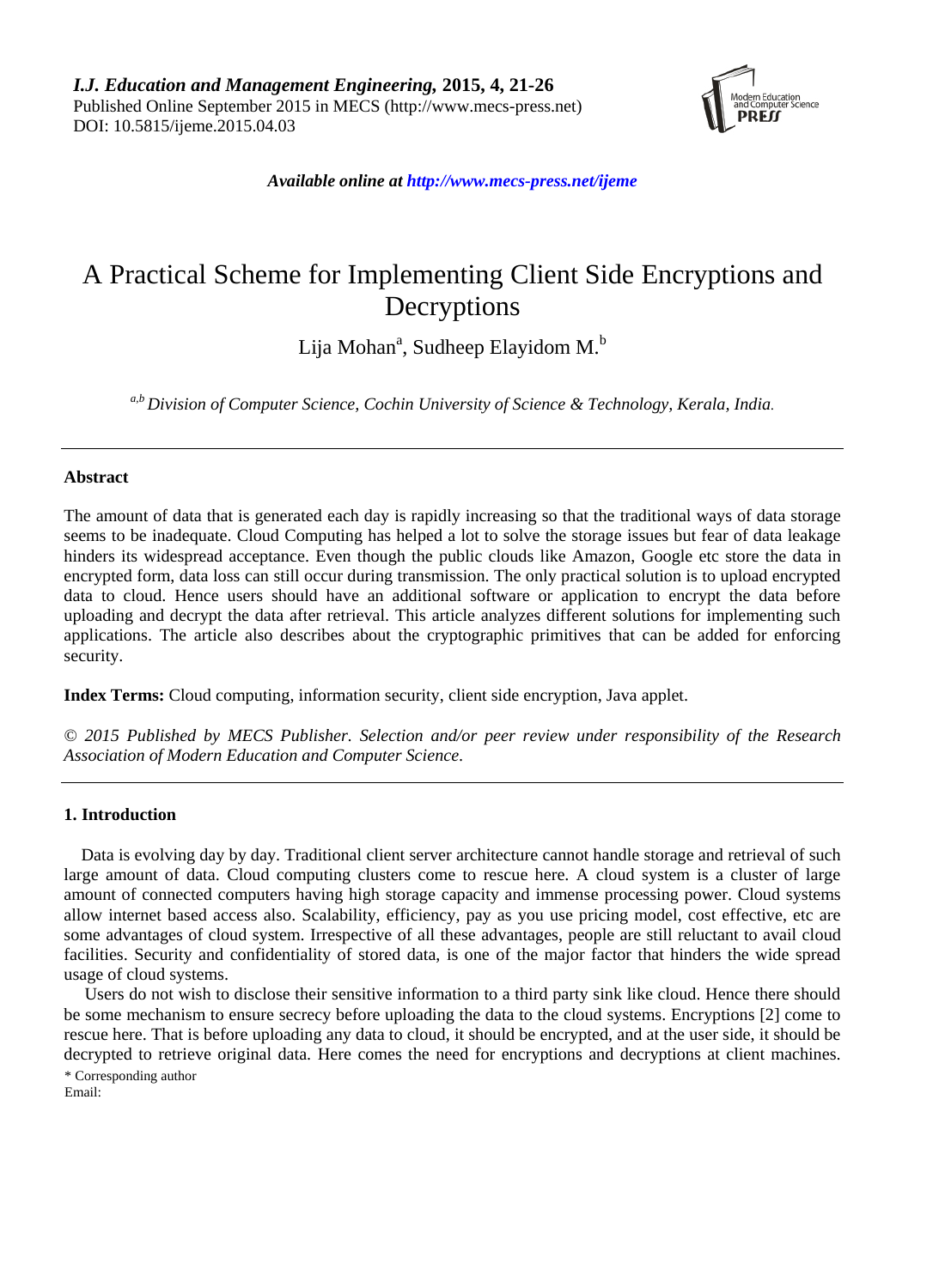Usually the first solution that anyone thinks of is to implement this part as a desktop application because web applications are always prone to threats and all the processing takes place in server. But this article analyzes another efficient applet programming based technique. Since applets can be embedded as part of a web application there has to be some security measures to protect these applets. SSL certificates [4] are utilized to enforce applet security. Also by combining symmetric and asymmetric encryptions data security is enforced.

The article is organized as follows. Section 2 defines the problem; Section 3 compares the possible solutions to solve the problem. Section 4 deals with cryptographic primitives that can be applied. Section 5 discusses the implementation constructs and finally session 6 concludes the article.

# **2. Problem Statement**

Bob needs to upload some files to Cloud server. But Bob is feared of data leakage since he is storing the data in a third party system. Hence he decides to encrypt the data and upload that encrypted version to cloud. For a user Alice to access Bob's data, she should decrypt the data and get the actual content. Hence encryptions and decryptions should be done at client side for better security. In this article we illustrate possible practical techniques for implementing client side encryptions and decryptions.



Fig.1. Basic Architecture

# **3. Possible Solutions For Client Side Encryptions & Decryptions**

Our aim is to implement data security by converting the data to an unreadable format in the client machine itself. Similarly at the receiving side, reverse conversion should be applied to retrieve actual content. For better security implementation we can adopt some encryption/decryption techniques for data conversion to unreadable formats. Hence we need to add some encryption/decryption modules to client machines. There are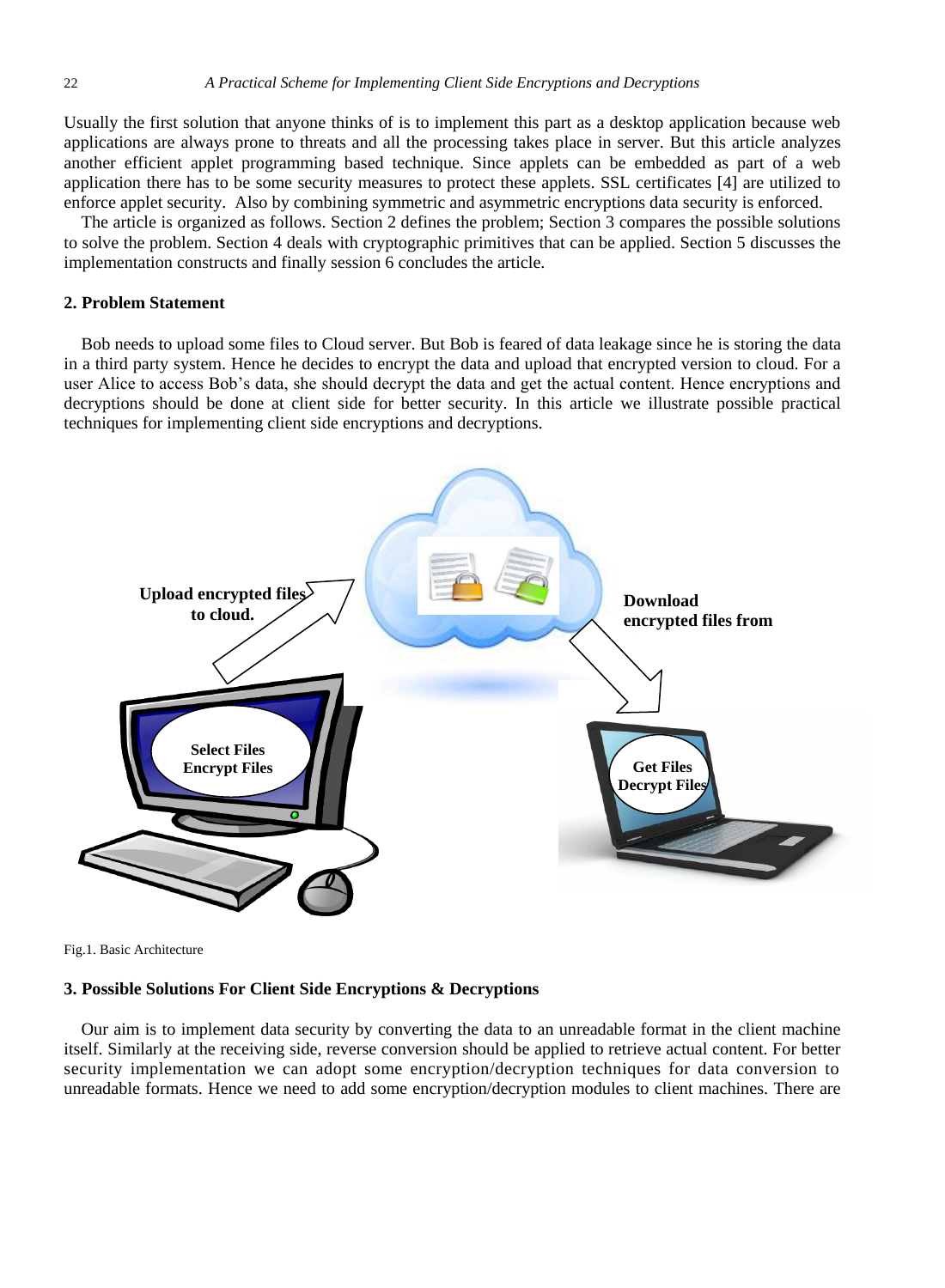two possible solutions to add this module to the client machine.

#### **Solution 1: Developing a Desktop Application**

Develop a desktop application to select the files and encrypting/decrypting it at the client side. Then we should connect this desktop application with web application. For that we can create an http-endpoint in the desktop application. For example, we can embed a simple servlet container like jetty [5]. Once we create a servlet container, we can use something like Jersey to write a REST API/Servlet API [6]. But in today's world, web applications are gaining so much popularity compared to desktop applications. Also we need to install the application separately for each user. Update to the software also becomes difficult. However since desktop applications are standalone applications the threat rate will be less.

#### **Solution 2: Developing a Web Application**

From the above section it is clear that web applications have a lot of advantages compared to desktop applications. Hence it will always be a better option to implement our application as a web application. But the crucial factor here is security. The data should be encrypted before passing through the network. So here the only solution is making use of applet programming concepts. Java applet is a small application written in Java language. Ultimately they are converted to byte code format. A user can launch the Java applet from a web page, and the applet will be executed within a Java Virtual Machine (JVM) in a process separate from the web browser. Or in other words we can say that applets actually run in the client machines. They can access the client machine resources for processing if the client grants permission to do so.

| <b>Features Vs Solution</b>  | <b>Solution 1</b><br><b>Using a Desktop Application to</b><br>implement Client Side Security                         | <b>Solution 2</b><br>Using a Web Application to implement<br><b>Client Side Security</b>                                          |
|------------------------------|----------------------------------------------------------------------------------------------------------------------|-----------------------------------------------------------------------------------------------------------------------------------|
| Maintenance                  | Software Update is difficult<br>Need to be installed in each machine<br>seperately                                   | Software updates are easy<br>Need to be installed only once                                                                       |
| Ease of Use                  | Users should have the system where<br>application is installed. Otherwise cannot<br>access.                          | Can be accessed from anywhere in the<br>world through internet.                                                                   |
| <b>Internet Connectivity</b> | No need of internet connectivity<br>Speed and performance depends only on<br>system configurations                   | Needs internet Connectivity<br>Speed and performance also depends on<br>characteristics of internet connectivity                  |
| <b>Security</b>              | Programmer has total control over the<br>desktop applications and hence it is safe.<br>from various vulnerabilities. | Prone to more security risks, but since we<br>are making use of applet programming only<br>encrypted data will reach the network. |

Table 1. Comparison between Solution1 and Solution2

# **4. Enforcing Security Using Cryptographic Primitives**

From Section 3 it is clear that the client side processing of files can be handled by either a desktop application implementation or as a web application. In both of these methods the files that need to be stored in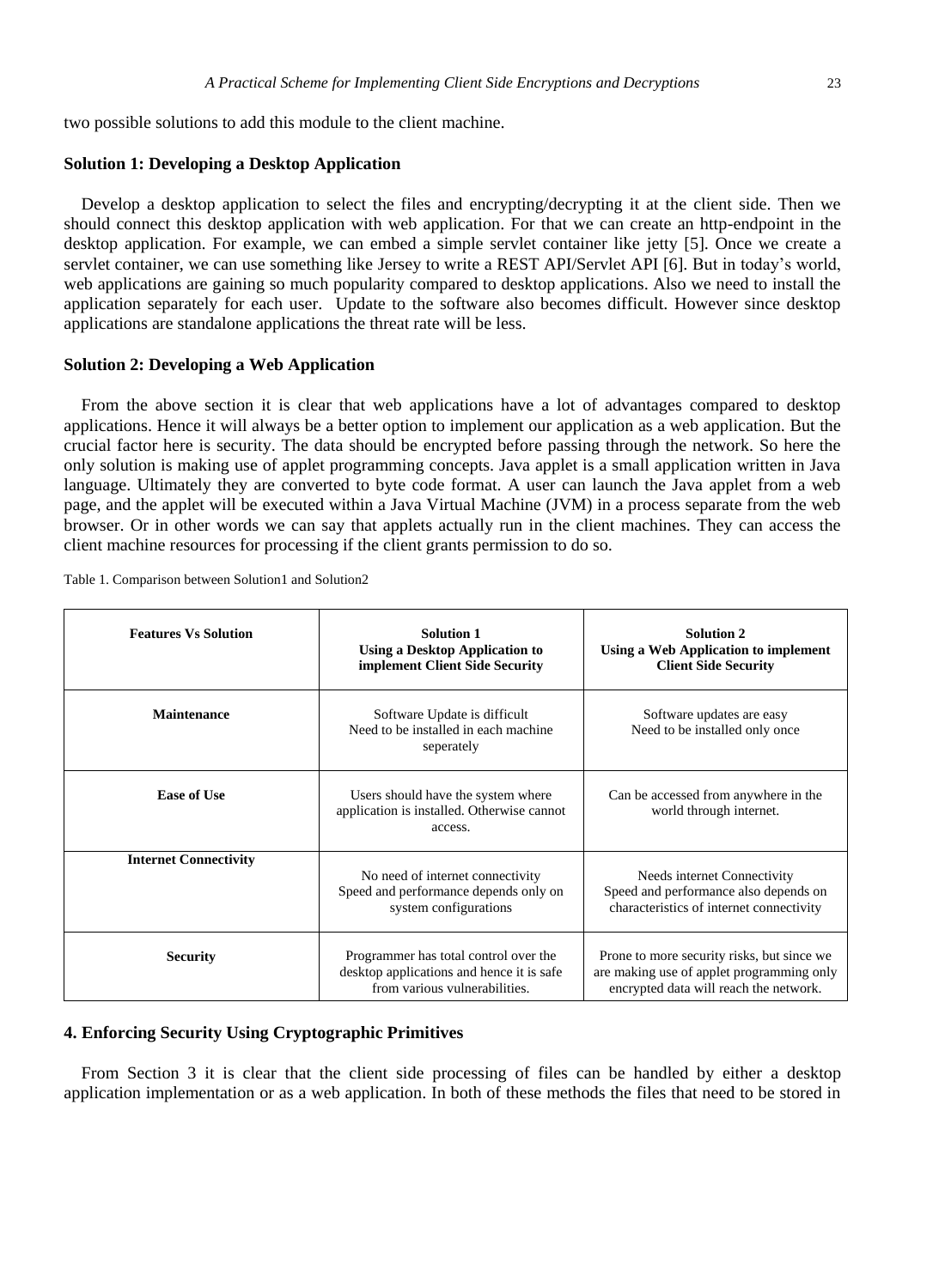cloud should be encrypted before passing through the network. For encrypting the files two possible methods are symmetric encryption scheme and asymmetric encryption scheme.

In the case of symmetric encryption scheme [7], same key is used for encryption and decryption. Here the encryption/decryption time needed is very less and key length will also be small. But the number of keys needed will be on the order of  $O(n^2)$ , because each user has to share its key with each previous user. Also the key distribution is a bottleneck.

Asymmetric encryption scheme make use of two keys, one public key and other private key which are paired in some way. Data will be encrypted using public key and decrypted using private key. Here the public key will be disclosed to every user in the system whereas private key should be kept secretly by each user. Private key cannot be derived from public key and vice versa. Hence the key distribution in this scenario is pretty much easy and the number of keys to be generated will be in the range O(n) (each user should have 2 keys i.e. 2n keys). But the keys should be large primes and encryption/decryption time is much greater which makes this unsuitable for encrypting large amount of data.

| <b>Symmetric Encryption</b>                                      | <b>Asymmetric Encryptions</b>                                                    |
|------------------------------------------------------------------|----------------------------------------------------------------------------------|
| Same key should be shared by the sender and receiver             | Each person creates and keeps his own secret key.                                |
| Substitution and permutation techniques are utilized             | Based on dicrete mathematical concepts, primes,<br>exponentiation and logarithms |
| Single key is used for encryption and decryption                 | Related pair of keys are used for encryption and<br>decryption                   |
| Computational Time is less hence faster execution                | Consumes more computational power and slower<br>process.                         |
| Number of keys needed is of the order of $O(n^2)$                | Number of keys needed is of the order of $O(n)$                                  |
| For large amount of data, symmetric encryptions are<br>the best. | Practical for small amount of data.                                              |

Table 2. Comparison of using Symmetric Encryption and Asymmetric Encryption

Table 2 gives a comparison of Symmetric and Asymmetric encryption scheme. From this comparsion it is clear that asymmetric schemes impose more security for the data but is not practical for large amount of data. Symmetric schemes fail to implement strong cryptographic security but it is the only practical solution for large amount of data. In contexts similar to ours, the solution is to combine symmetric and asymmetric encryption schemes. We can encrypt the files using symmetric encryption scheme like AES and the AES [8] key is encrypted using asymmetric encryption scheme like RSA [9]. More specifically saying, a file will be encrypted using an AES key. This AES key is encrypted using RSA public key generated by owner. All the authorized users will possess the public key of owner. This encrypted key is transferred to users. Using their private key they could decrypt and regenerate the AES key. Only if they are successful in recovering the AES key they will be able to decrypt the file.

### **5. Implementation Details**

We implemented the client side encryption/decryption schemes using Java programming language. Java is an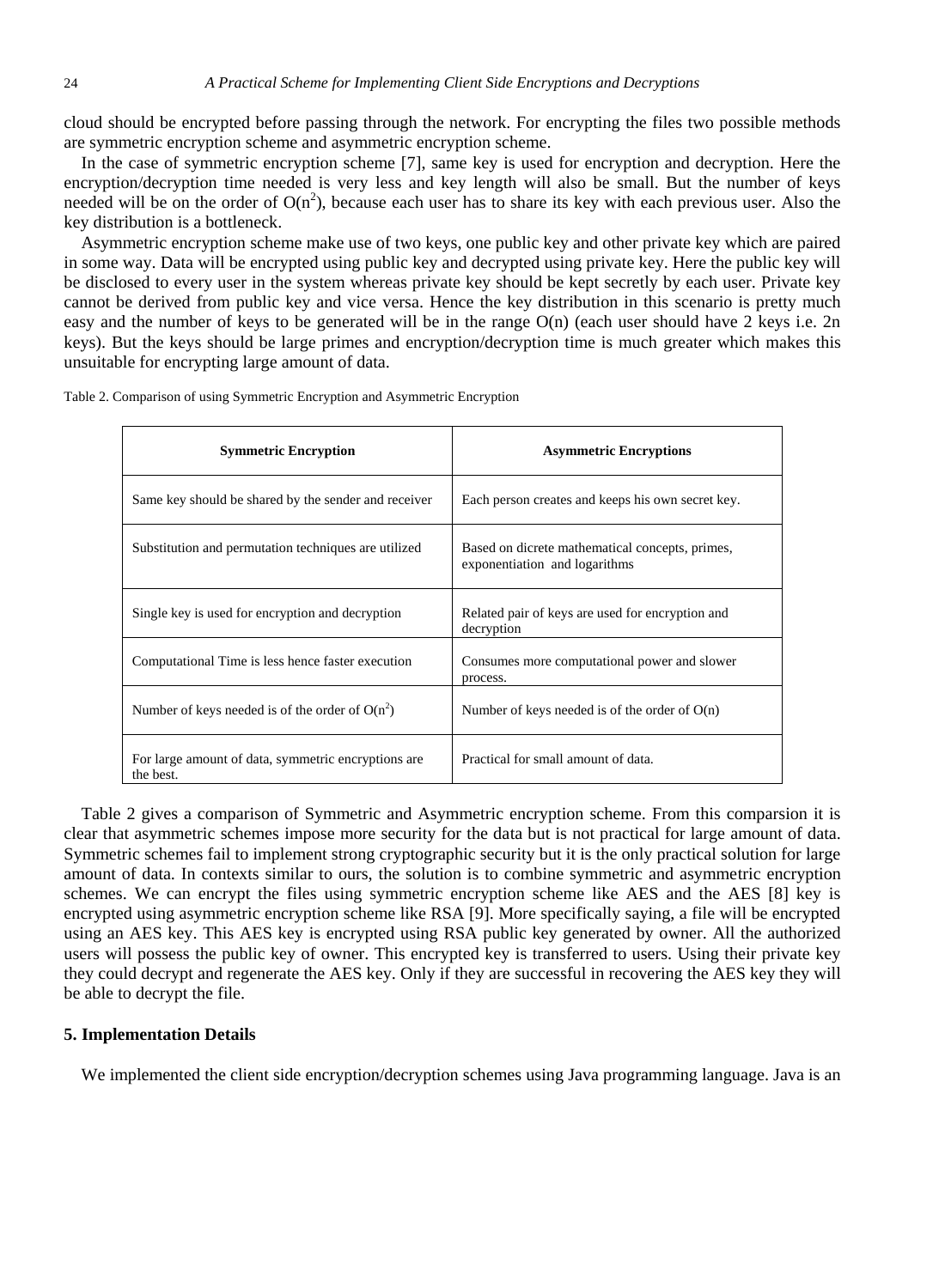object oriented programming language and is platform independent. Java is suitable for developing web application and desktop applications. It provides support for applet programming also.

We implemented the work as a web application. For processing client side data we used applets. Applets are able to access the data stored in client machines and they can process the data at client side itself. For security, we used an additional feature in java called applet signing. Signing is the process of securing your java application with a SSL certificate. The purpose of SSL certificates is to distribute the public key and verify the identity of sender. Some browsers will allow the applets to run only if they are signed. In Java, an applet can be selfsigned using Keytool [10].

The method adapted to self sign a Java applet is described below.

- 1. Create an applet program in Java using any IDE
- 2. Test the applet in IDE
- 3. Generate a Jar file of applet
- 4. Generate the certificate with the following shell commands

*jre\_path>keytool -genkey -keyalg rsa -alias myKeyName jre\_path>keytool -export -alias myKeyName -file myCertName.crt*

### **Using jarsigner capability sign the jar file.**

*jre\_path> jarsigner "path\_to\_my\_jar/myJar.jar" myKeyName*

#### **Create an html file to test the applet on browser**

*<html> <body> <applet code="path\_to \_applet\_inside\_jar/myApplet.class" archive=".path\_to\_my\_jar/myJar.jar"/> </body> </html>*

For encryption to work properly the key size should be correct. AES supports a key size of 128,192 and 256 bits. When we implement RSA, the minimum key size should be 1024, but we set keysize as 2048 bits since our application need higher security. When we double the key size the decryption time needed will increase by 6-7%. Since we are encrypting the AES key using RSA, there arises a need for converting that key size to 2048 bits. For that we can make use of the concept of hashing. We can set the hashing algorithm such that whatever be the input size, result can be set to 2048 bits. Other simple solution is to use padding feature in java if the key generated is small or take the first 2048 bits if the key generated is larger.

### **6. Conclusion**

Today large number of users depends on cloud especially for storage of data. The main threat here is security. To prevent leakage of information, encryption can be made use of. But the data should be encrypted before it reaches the network, similarly decryption can take place only at client machine. This article explains some techniques to be considered while implementing such client side encryptions and decryptions. Always web applications are preferred over desktop applications but security attacks occur more in such applications. To eliminate that we suggested an applet based scheme where security is implemented using SSL certificates. The article also dealt with the encryption techniques that can be applied which ensures security with better processing time. RSA over AES is proposed and key size incompatibilities are eradicated using hashing or padding.